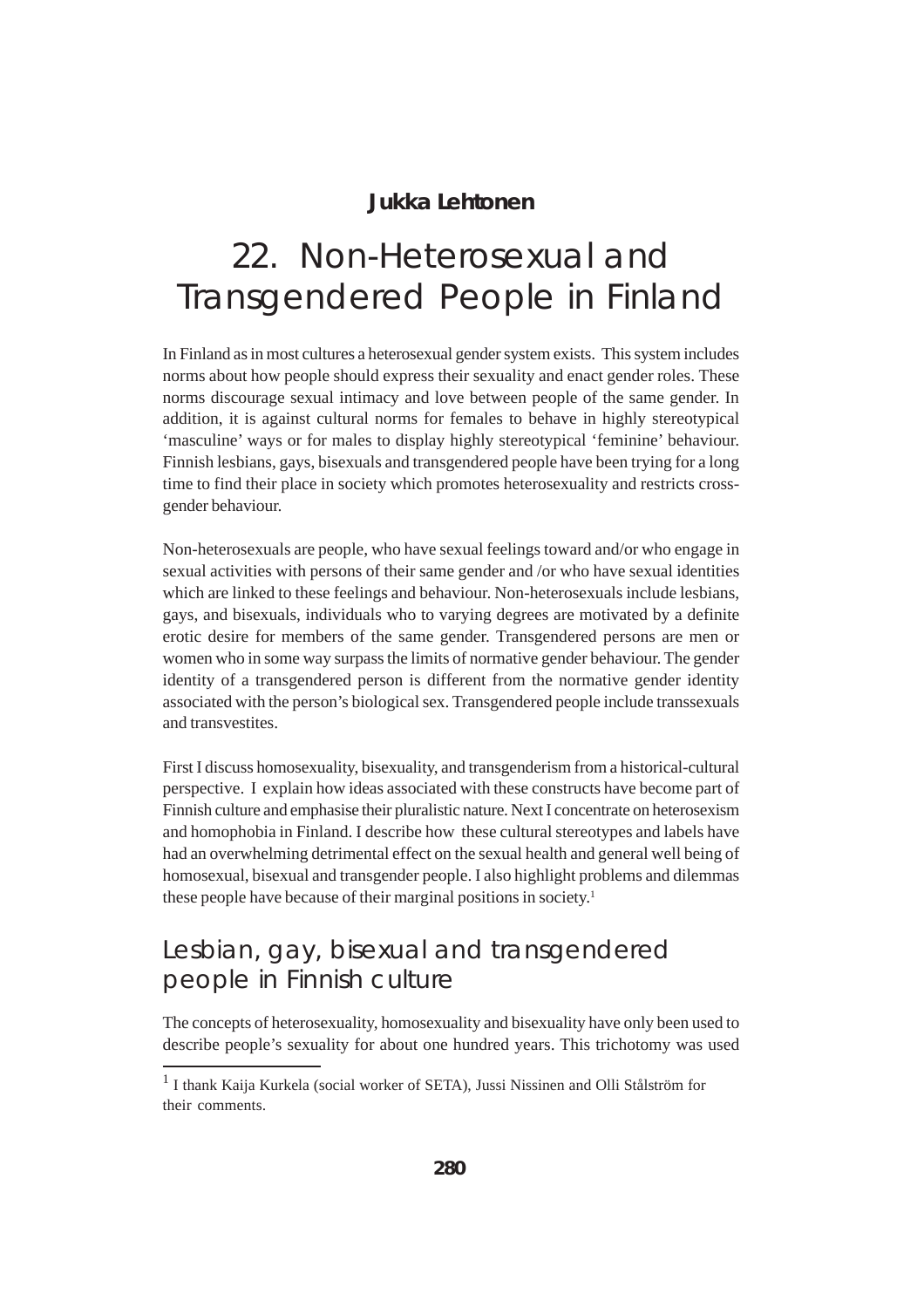mainly in medical journals. In 1882, a case study of a Finnish woman who had sexual interests in women was published in a medical journal (Löfström 1991). In the 1950's the term homosexuality started to become more common in everyday use but the word heterosexual has only been in common use since the 1980´s. Previously, heterosexuals were and still are today referred to as 'normal'or 'ordinary'. In the 1960´s nonheterosexuals adopted the word homosexual. Before that the word 'meikäläinen' (meaning 'one of us') was used in the company of others with a similar same gender attraction. That term is still used in older generations of homosexuals. At the end of the 1970´s and the beginning of 1980´s, the word lesbian started to be used to mean a woman erotically attracted to another woman. About the same time the word 'homo' (gay) became widely used and it began to refer only to men who have a same gender erotic preference. Less has been written about the origin of the term bisexuality, but currently in Finland a bisexual woman is called 'bi-nainen' or literally bi-woman and similarly, a bisexual man is called 'bi-mies' (bi-man). (Lehtonen 1997).

Because Finland remained a predominately rural country later than most Western nations and homosexual culture is concentrated in cities, common use and meanings of the terms heterosexual, homosexual and bisexual are relatively new to Finnish culture. In Finnish rural, culture good work was valued more than sexual performance and the emphasis on the value of work reduced the incidence of homosexual labelling (Löfström 1997; 1998). Sexuality, in general, was not much talked about and men did not have to depend upon their heterosexuality for the construction of a positive male identity to the degree that is common in many other cultures. It was only after the second world war that the increased urbanisation made it possible for new terms and ideas relating to homosexuality to spread among the ordinary people.

The history of transgender terms is even shorter. In Germany in 1910 research was published on transvestites and after that the term became more widely used. Transexuality was differentiated from transvestism only in the 1950´s in the United States. In Finland these words did not become popular until the 1970´s and 1980´s. The existence of biological women who had male gender identity was not acknowledged until the 1990's. Previously transgenderism was understood to apply only to biological men. Today it is common to speak about trans-women or trans-men.

The meanings and importance of the constructs of homosexuality, bisexuality and transgenderism vary in people's lives. Those with sexual interests toward members of their own gender define themselves in many different ways and use a variety of words to describe themselves. The process of defining one's gender identity and sexuality is often a difficult process for nonheterosexuals. Interpretations and understandings of their sexual orientation and gender often undergo change and variations in different life stages. In the last decade some young people especially have questioned traditional categories of gay and lesbian and seem to deal more pragmatically with sexual and gender issues than those from earlier generations (Lehtonen 1998a; 1998b). Recently,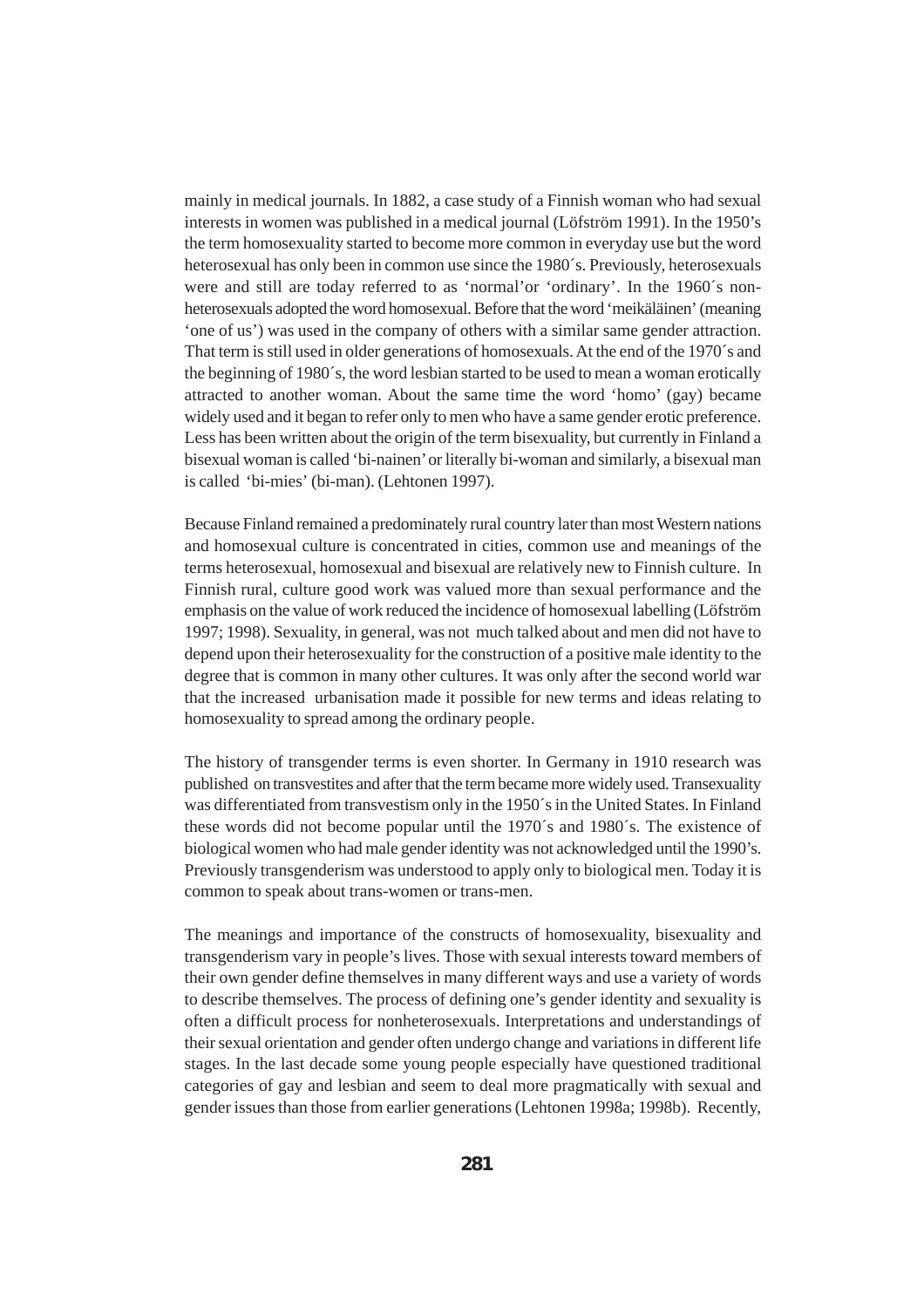some have tried to accept and promote a philosophy of individualism and empowerment that encourages people to develop and define their own categories to describe themselves.

The self-defined sexual orientation of those who engage in same sex interactions varies greatly. Some people can have same-gender sexual feelings and occasionally engage in same gender sex and not define themselves as lesbian, gay or bisexual. Thus a man in a heterosexual marriage, who occasionally has sex with men, does not need to create a gay identity. Others can define themselves as lesbian or gay even if they have not engaged in sexual behaviour with or even feel a sexual attraction toward someone of their same gender. Some radical feminists, for example, might find a lesbian rather than heterosexual identity more consistent with their political or ethical ideology. There are numerous possibilities for combinations of sexual feelings, behavioural enactment, and self-definition. Educators and health professionals need to be aware of the oversimplification and inadequacy of conventional categories used to describe nonheterosexuals as well as heterosexuals.

Sexual orientation is a multidimensional construct and includes sexual dreams, fantasies, desire, feelings, sexual behaviour, self-defined sexual categorisation, sexual attitudes, gender identity, and sexual orientation linked life style (Lehtonen, 1995). Dreams, fantasies, feelings and sexual orientation are usually kept private. Behaviour, life style and attitudes are more visible, at least to some people. It s also common for people who define themselves as heterosexual to occasionally have a sexual dream about or erotic feeling toward someone of their same gender. Not all people who have same gender feelings and sexual experiences construct a gay, lesbian or bisexual identity. However, some do live gay or lesbian lifestyles characterised by living with or dating someone of their gender and taking part in the activities of gay and lesbian communities. Although it is common for gays and lesbians to have tolerant attitudes toward diversity, this is not always the case. For example, gay men with a traditional gender role identification may be prejudiced against effeminate men. Among people of all major orientation groups homosexual, heterosexual and bisexual— a great deal of variation exists with respect to almost any quality or characteristic.

Because of this plurality and variation it is difficult to determine the number and proportion of non-heterosexuals and transgendered individuals. Depending on the research method it has been estimated that homosexuals and bisexuals make up 1-15 % of the Finnish population or between 50 000 and 750 000 people (see Kontula & Haavio-Mannila 1993; Sievers & Stålström 1984; Kontula 1987; Diamond 1993). The proportion of sexual minorities changes depending on the question asked and the sample. If the question requests respondents to identify themselves as gay, lesbian, bisexual or heterosexual, the answers will differ from those to a question about ever having had erotic feelings for a person of the same gender. For example, in a 1993 survey of students at the University of Helsinki, 9% reported that they were either often or sometimes attracted to persons of the same gender, yet 3% of the respondents described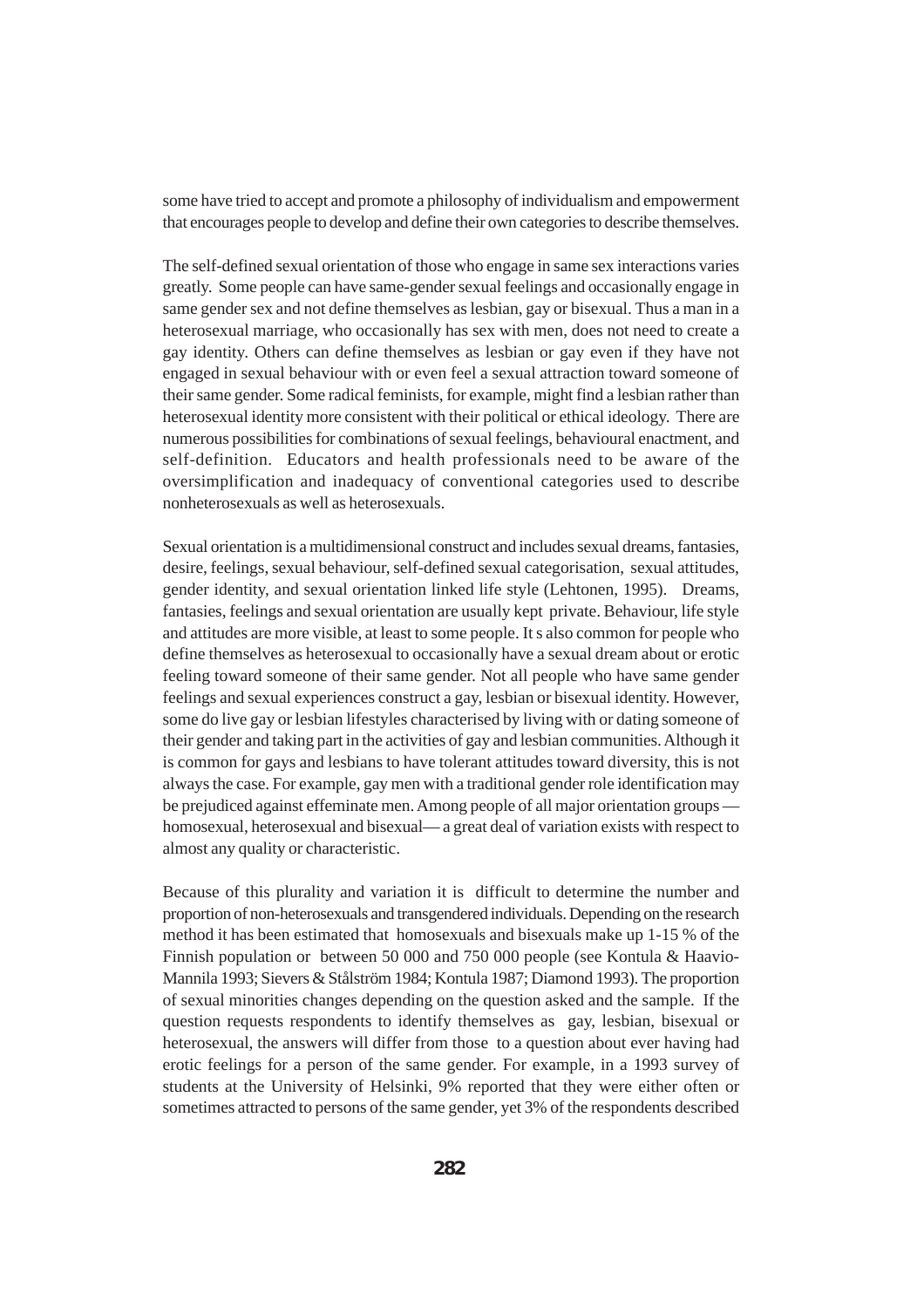their sexual orientation as bisexual, gay or lesbian (personal communication, Elina Haavio-Mannila). It is estimated that there are about 50,000 transvestites and about 5000 transsexuals in Finland. Not all transsexuals want to have surgical treatments.

Lesbians, gays and bisexuals in Finland are often grouped together and referred to as a sexual minority, and recently transgendered persons have been referred to as a gender minority. These minorities do not form a coherent well-defined group with clear boundaries. Variations in age, residence, gender, religion, education, language, background and cultural heritage as well as possible disabilities and social status influence how they as nonheterosexual or transgender people live and create images of themselves. Although nonheterosexuals look for models and materials from their environment and culture to aid in the construction of their self concept, they can also be considered active agents involved in this construction process. Finland is a small country with only a small immigrant/foreign population. About 99% of the population of Finland consists of racially white-looking Finns, and the income distribution is not great, among the smallest in Europe. The culture is fairly homogenous and similarity and conformity are valued more than plurality and difference. The needs of minorities are often not accepted and frequently discussions about the human rights of lesbians and gays are considered a demand for special advantages.

#### Heterosexism and Homophobia in Finland

Historically, public discourse about homosexuality and transgender issues has been linked to religious, medical and legal considerations (Foucault 1984; Weeks 1986). These discourses posit the views that heterosexual relationships and marriage including the nuclear family are better for society's well-being and more "natural" and healthier for the individual than are other lifestyles. Christianity labelled sexual activities outside heterosexual marriage as sins against God. Medical doctors defined individuals who engaged in same gender sex as sick and psychologically degenerate and laws defined this activity as a crime. Those who engaged in transgender behaviour were subjected to similar negative reactions by religious, medical and judicial institutions.<sup>2</sup>

Attention should not be directed only towards social institutions but also to heterosexist ways of thinking about sexuality and gender. Heterosexism operates on many levels (Herek 1990). Cultural heterosexism includes negative labelling and exclusion of nonheterosexualities by major societal institutions in all basic areas – the economy, government, the family, education, religion and medicine. Psychological heterosexism is a way of thinking adopted by an individual, which can result in homonegative prejudices. Heterosexism or heteronormativity can also be defined as a belief in the superiority and self-evidence of heterosexuality in which non-heterosexuality or non-heterosexual persons

<sup>2</sup> These labels and reactions are discussed more in the chapter of this book by Olli Stålström and Jussi Nissinen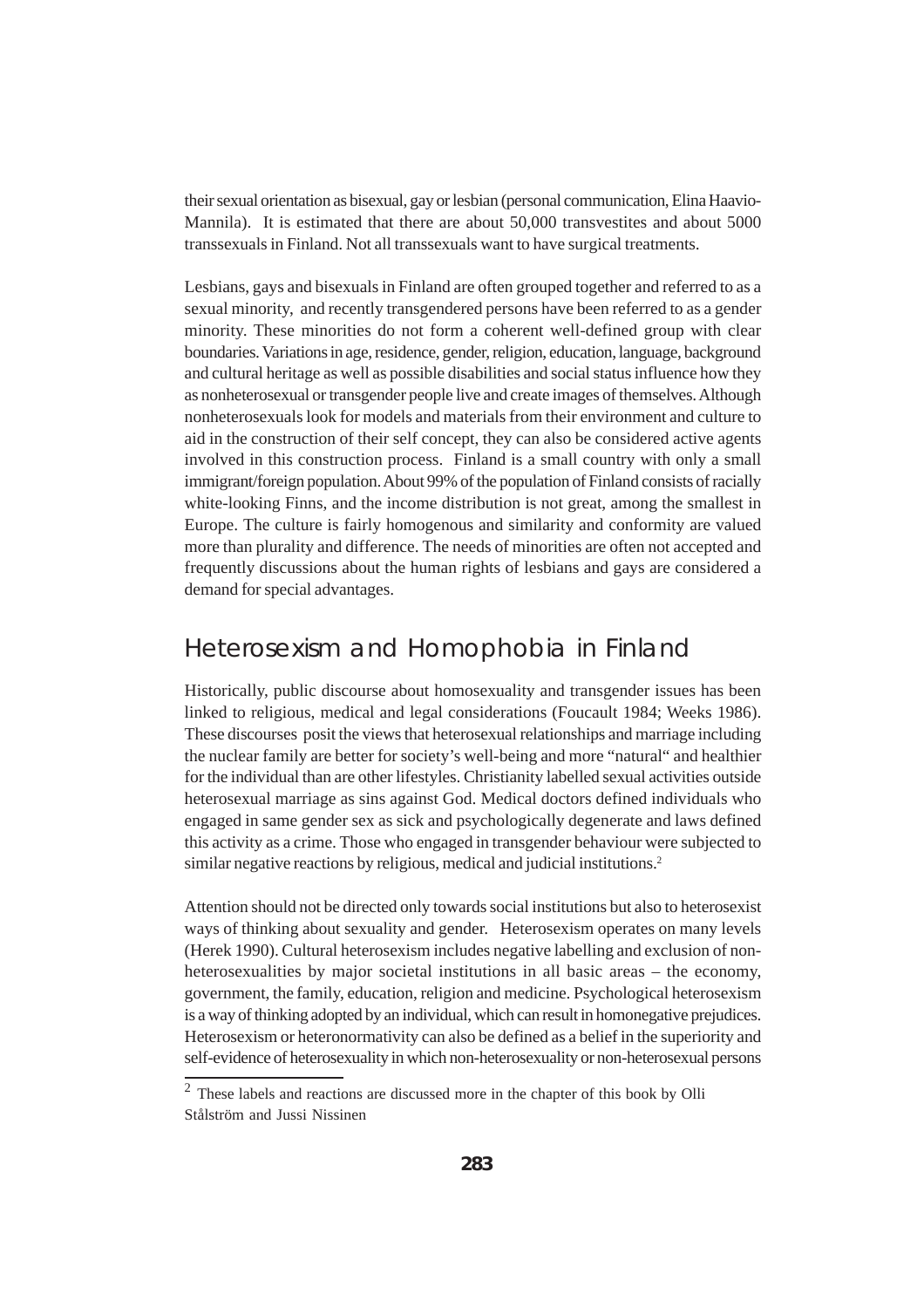are consciously or unconsciously shut off from programmes, happenings or other activities (Sears & Williams 1997). A common heterosexist assumption is that everyone is heterosexual. Other options are not considered or even silenced. Instead of speaking of psychological heterosexism, some have used the term homophobia which can be defined as irrational fear of homosexuality in others, the fear of homosexual feelings within oneself, or self-loathing because of one´s homosexuality. Homophobia can be expressed in many ways, silently and covertly (exclusion and avoidance) as well as blatantly and obviously (jokes, name-calling, violence) (Epstein & Johnson 1994).

The general population accepts numerous myths and stereotypes about nonheterosexuals and transgendered people. One such belief is that there are major biological and physical differences between nonheterosexuals and others. A common stereotype is that gay men are always effeminate and lesbians masculine. In heterosexist thinking children of transgendered or non-heterosexual persons will develop gender and sexual disorders. Research has not found children raised in these nontraditional families to have a higher incidence of such problems (e.g., King & Pattison 1991). Sexual minorities are often judged and thought about primarily with respect to their "perceived" sexual behaviour instead of according to the wide range of qualities and activities that are commonly used in reference to their heterosexual friends and acquaintances. (See Heikkinen 1994; Lehtonen 1996)

A typical homophobic reaction is the violence towards men who are thought to be homosexuals by men unknown to their victims. For young non-heterosexuals, schools can be unsafe places and name calling and bullying linked with homosexuality is common. Research in the 1980´s (Grönfors et al., 1984, N=1051) indicated that overall every sixth gay or bisexual man had experienced violence based on his sexual orientation. For men over 35 years, the proportion who experienced such violence was 25 %. This type of violence usually occurs outside gay restaurants and in parks which are places for men to meet a sex partner. The aggressors are usually groups of young men. Violence towards women is more often committed by acquaintances and by men who propose that sexual intercourse with them will 'cure' them of lesbianism.

Researchers have found that boys´ attitudes towards homosexuality are especially negative in comprehensive school when they are 13 to 15 years old (Kontula 1987; Lehtonen 1995). Findings from research indicate that only a small minority of boys reacted positively to homosexuality. Despite the fact that most homosexuals hide their sexual identity, 12 % of women and 21% of men reported that they had been teased, discriminated against or called names in school or university because of their sexual orientation (Grönfors at al. ,1984). In my own survey research involving adult lesbian, gay, and bisexuals most of the young (under 30 years old) respondents had heard negative stories about homosexuality from their class mates. Boys much more often than girls, told these stories. Boys also frequently used references to homosexuals as swear words or to degrade or make fun of another boy. Homophobic bullying is not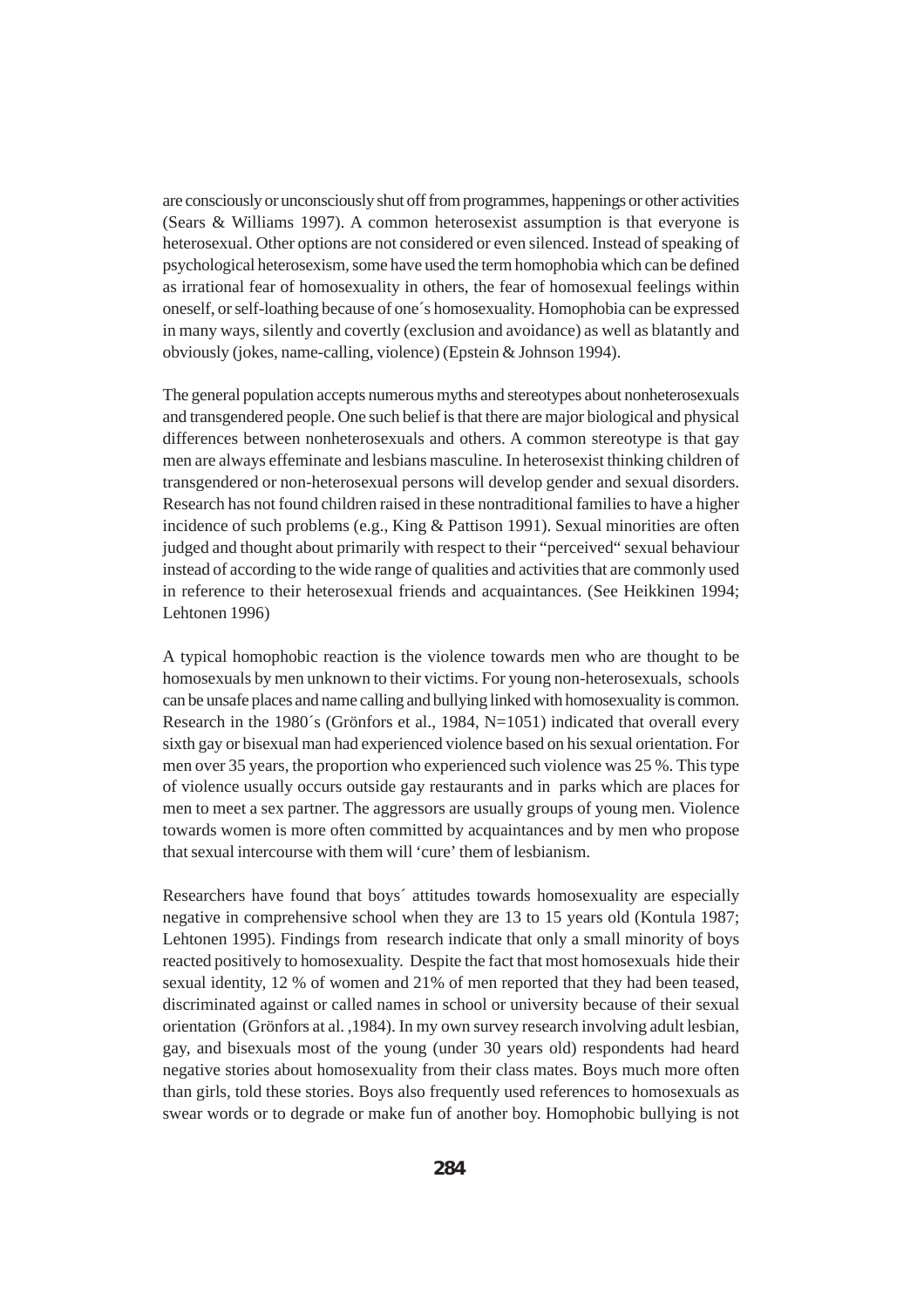always directed towards gays or bisexuals, but works as a control mechanism as 'ordinary´ boys are growing up to be 'ordinary´ men. This homophobic culture in schools seems to be used to construct a distinct type of heterosexual masculinity (see also Mac An Ghaill 1994, Nayak & Kehily 1997).

Despite the stereotypes and heteronormative attitudes on transgender issues and homosexuality, general attitudes in these areas have improved (Kontula & Haavio-Mannila 1993). In a large national survey, two thirds of Finns regarded homosexuality a private matter that authorities should not interfere with. However, the majority of adolescents report negative attitudes towards homosexuality (Kontula 1987). On the other hand, as they grow older their attitudes become more positive and in general, adults between 18 and 44 and especially women have accepting attitudes toward nonheterosexualities (Kontula 1991).

Silence and lack of recognition of sexual minorities are more common than overt prejudice and homophobic action. In schools, for example, gay and lesbian artists, writers and historical figures are portrayed in a heterosexual context. Consideration is not given to the possible influences of their same sex eroticism on their creative works and accomplishments. In addition, many public discussions of nonheterosexuality and transgender issues have a narrow focus, concentrate on negative aspects, or deal with sensational topics. Nevertheless, some attempts have recently been made to expand the curriculum in school sex education and to sensitise social and health care workers (Lehtonen 1995, 1998c)

Lesbians, gays, bisexuals and transgendered persons have had to deal with sickness, sin, crime and other labels as well as heterosexist attitudes. Some have adopted these negative stereotypes. Some have resisted them but these labels and attitudes impact their life in many ways and contribute to feelings of low self-worth, suicidal thoughts and attempts, and excess drinking. Sexual and gender minorities have in the past tried to hide these problems. Recently the mental and alcohol problems of non-heterosexuals and transgendered people have been acknowledged. This is an important first step for now health and education systems can begin to provide services and information to help these minorities.

### Out of the Closets or Not?

Only a small minority of lesbians, gays, bisexuals and transgendered people are living their life openly which means that they mention their sexual or gender identities to general acquaintances. Most, however, do talk about their identities, feelings or relationships to some other people: most commonly to those whom they feel would be understanding of their situation such as lesbians, gay or transgender individuals, family members, and close friends. Most keep this information from their school, study or work mates or tell only a very small group of people in education and work environments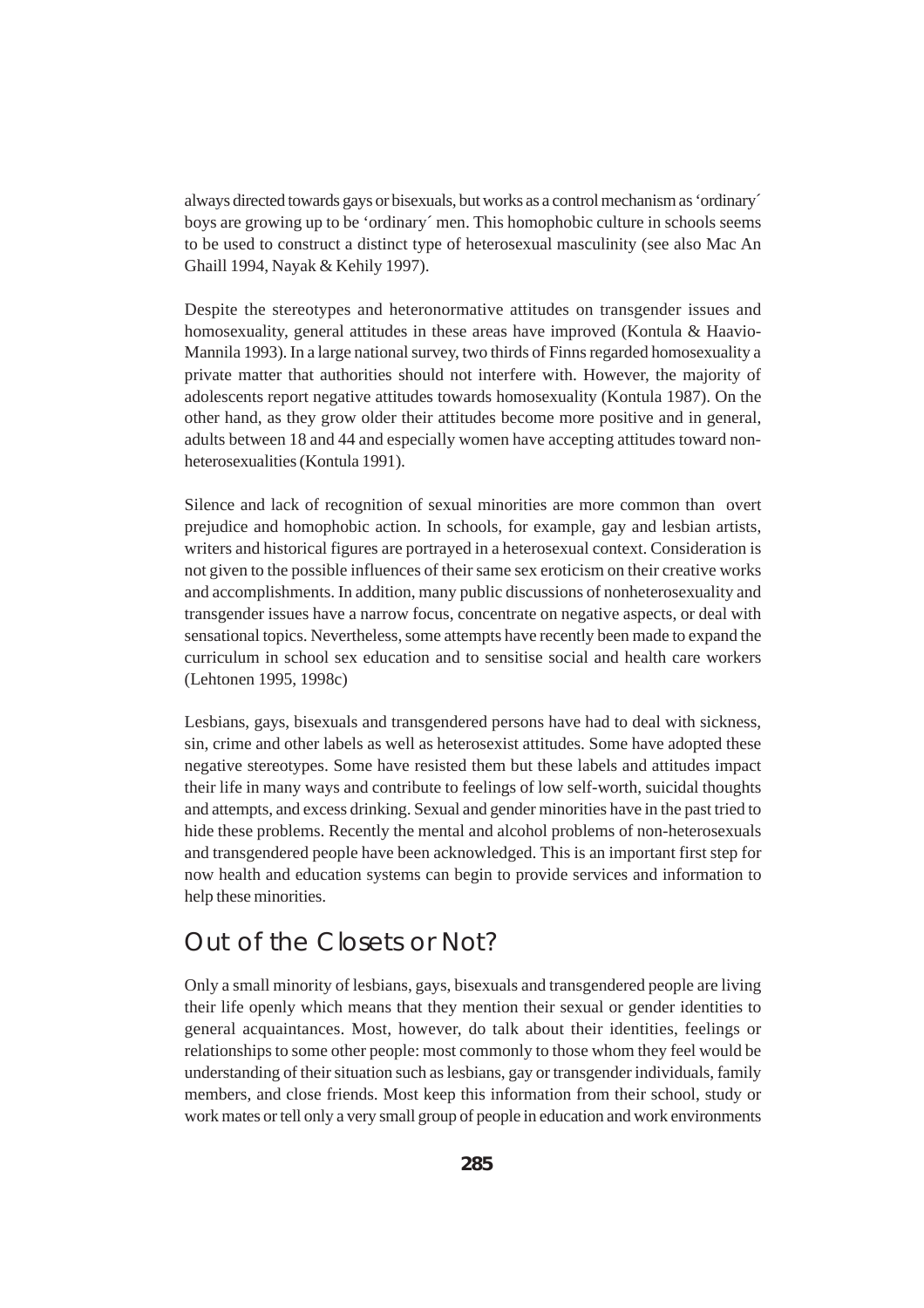(Grönfors et al., 1984; Lehtonen 1995, 1999). Because the general societal expectation is that people are heterosexual, being open about sexual orientation is an on-going process and continually presents dilemmas. There are three ways to deal with openness about one´s sexual orientation: the first is to live as heterosexual, the second is to adopt a lesbian and gay life style and the third is a combination of the other two— to sometimes speak honestly about sexual orientation and to sometimes keep it a secret (Davies 1992). The same type of patterns apply in most situations for transgendered people.

The situation of transsexuals is slightly different from that of the homosexuals, especially if they are living the gender role they want and if they have started the sex correction process. If transsexuals are accepted in their new role, they do not need to face other people´s amazement or disgust. In situations where transsexuals need to tell their identification number or reveal their body, problems can occur if their name and social security number have not been changed or if the sex correction process is incomplete. Some transsexuals hope to be "ordinary" women or men and choose not to disclose their previous gender. Others want to acknowledge their transsexualism publicly with the view that their story will help others in a similar situation. Some find openness easier because they do not have to make efforts to hide their past.

The situation of transvestites varies depending on whether they are always living the opposite gender role, or only on certain occasions, or only in their own home privately and alone. There are also motivational differences. Some want to behave in a variety of ways not expected to their gender and others are mainly interested in getting sexual satisfaction by wearing clothes of the opposite gender. Only a few transvestites always dress in opposite gender clothing. (Pimenoff 1997; Toivonen 1997).

Reasons for hiding sexual and gender identity vary greatly. Some are unsure about their personal issues but most are simply afraid of the negative reaction they would receive from honest disclosure. Sexual and gender minorities fear that revealing their identities would result in teasing, exclusion and loss of friends. Some of these minorities still choose to be open in order to live honestly as themselves, to avoid the effort needed to hide personal matters, or to work to improve the social situation of individuals like themselves.

Open or known non-heterosexuals or transgendered people can be models for either their communities or a larger public. The characteristics of these open individuals often become stereotyped and generalised to all sexual and gender minorities. The current view of most therapists as well as members of the minorities themselves emphasises acceptance of pluralities and differences rather than limited categorisation of sexual and gender groups (Lehtonen 1996).

Although discussions about openness versus secretiveness of sexuality and gender are major topics for many non-heterosexuals and transgendered persons, issues involving relationship problems and loneliness are also common topics of conversation.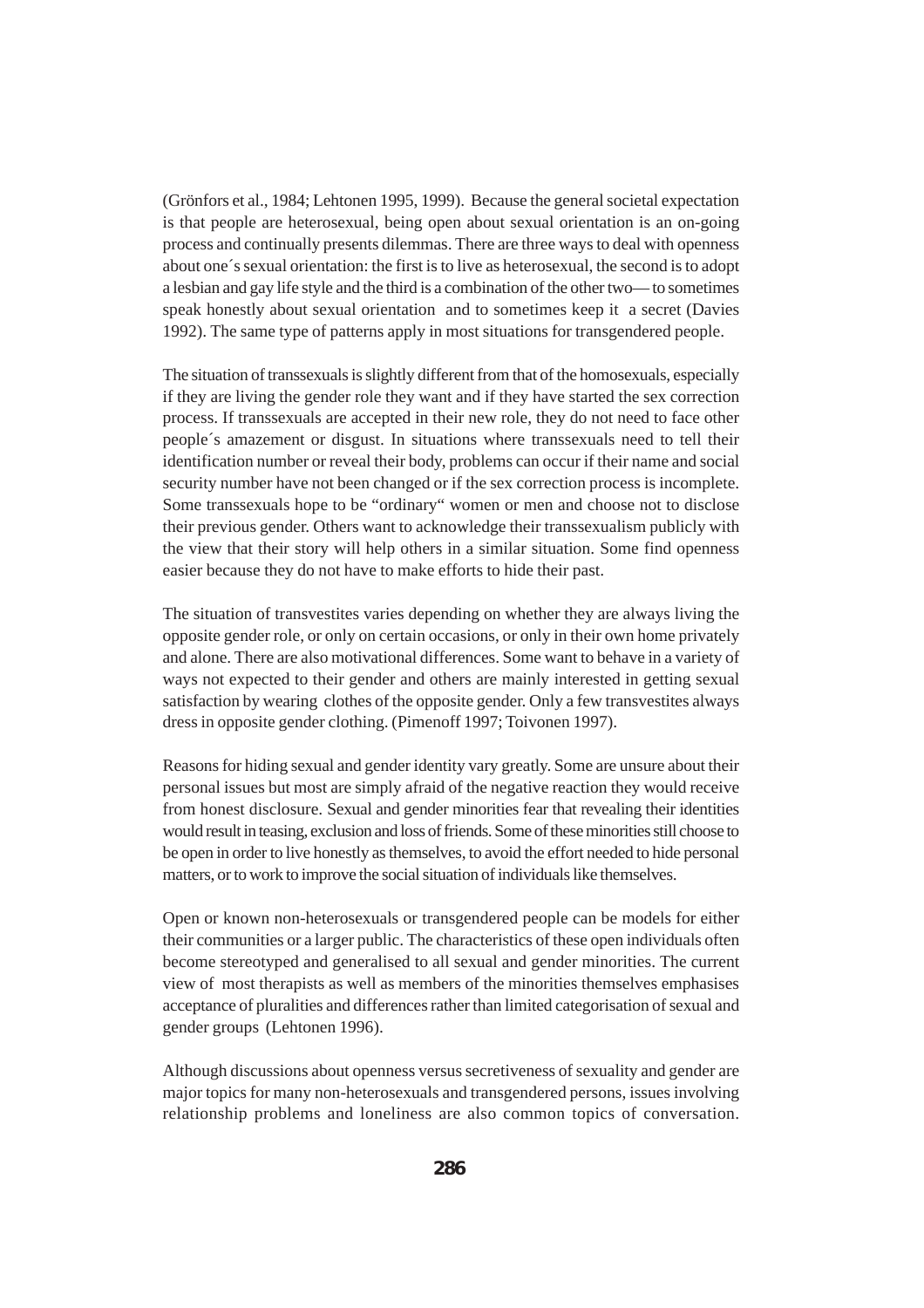Professionals in the health, education and social welfare professions need to be sensitised to the special problems that confront sexual and gender minorities.

### Social Change

The social and legal situation of nonheterosexuals has greatly improved in Finland, largely due to the work of SETA (see chapter 9). The Ministry of Health and Social Affairs has also helped by supporting research projects (such as the study on HIV risks of men having sex with men) and appointing committees to work on issues of concern to sexual and gender minorities. In addition, this ministry has included information about homosexuality and the risk of HIV infection in the magazine sent yearly to all 16 year olds. Problems that still exist for sexual and gender minorities involve discrimination at work, and teasing, harassment and violence or its threat in schools and elsewhere. These minorities still frequently encounter situations where their needs are ignored, more often because of the assumption of heterosexuality rather than intended exclusion.

Major goals for the beginning of the 21st century include not only legal equality based on sexual orientation and gender identity but also equality in the services and benefits of society. Education of social and health care workers, teachers, members of parliament, police, and lawyers about minority issues is needed. Financial support of services, education, and research must be continued in order to improve the sexual health of sexual and gender minorities. Research has consistently supported the view that these minority groups can contribute a great deal to the betterment of society. Indeed many have argued that a more accepting and tolerant view of sexual and gender roles would benefit both heterosexuals and nonheterosexuals. It has been difficult to change the long established and widely held beliefs and practises that have denied minorities their sexual rights. Yet substantial progress has been made. If present trends continue, we may be able to consider Finland a model country in promoting good sexual health for sexual and gender minorities. Societal and community efforts do not change our heteronormative culture easily. Old ways of thinking and traditional practises do not change in one moment, but without these activities human rights and equality do not even have a chance to become a reality.

#### **References**

- Bell, Alan, Weinberg, Martin, Hammersmith, Sue. 1981. Sexual Preference. Its development in men and women. Bloomington Indiana: Indiana University Press.
- Davies, Peter. 1992. The Role of Disclosure in Coming Out Among Gay Men. In Plummer, K. (ed.). Modern Homosexualities. Fragments of lesbian and gay experiences. London - New York: Routledge.
- Diamond, Milton. 1993. Homosexuality and Bisexuality in Different Populations. *Archives of Sexual Behavior* 22(4): 291-310.
- Epstein, Debbie, Johnson, Richard. 1994. On the straight and the narrow: The heterosexual presumption, homophobias and schools. In Epstein (ed.). Challenging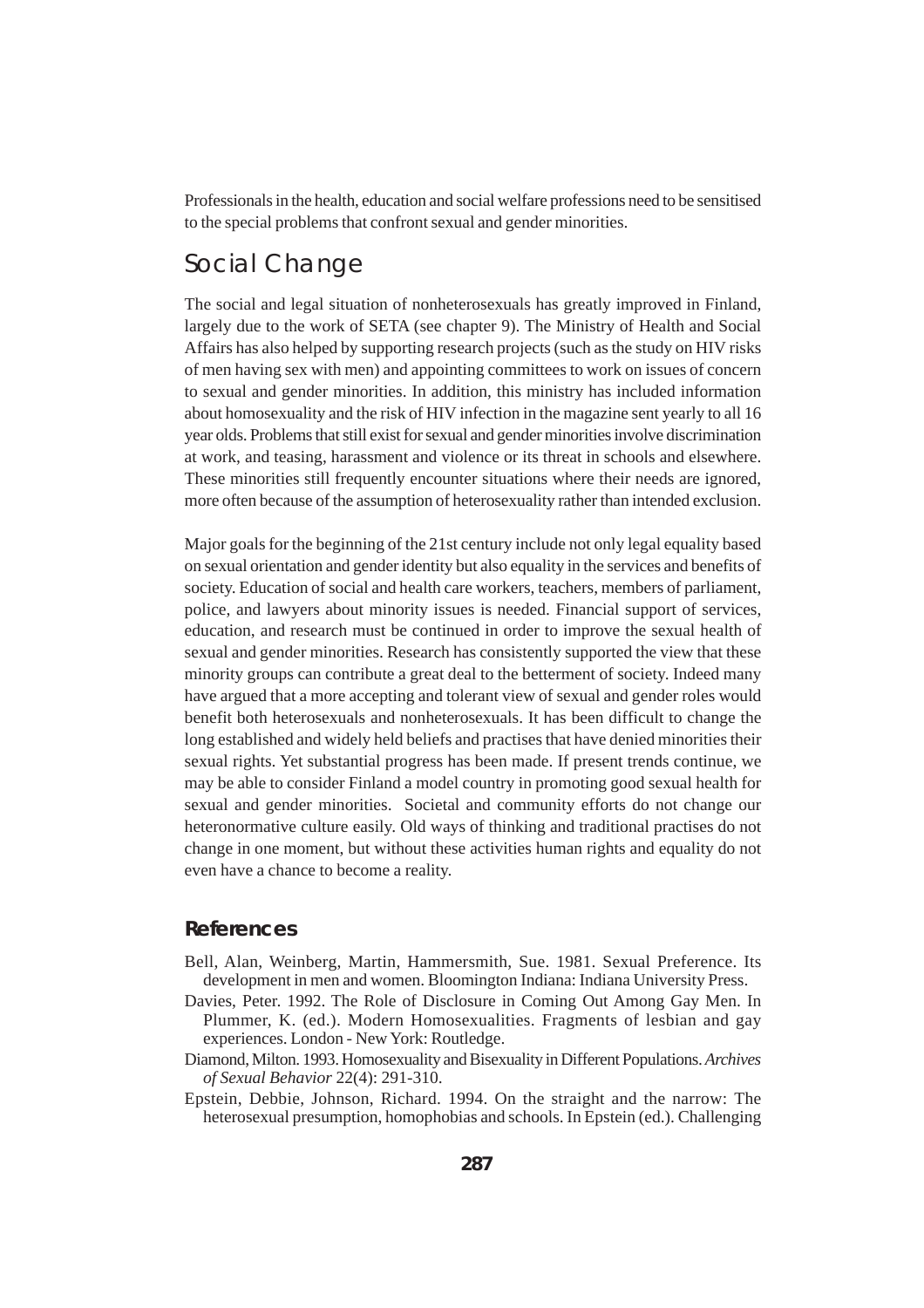lesbian and gay inequalities in education. Buckingham: Open University Press.

Foucault, Michel. 1984. History of Sexuality. An Introduction. Suffolk: Peregrine Books.

- Grönfors, Martti, Haavio-Mannila, Elina, Mustola, Kati , Stålström, Olli. 1984. Esitietoja homo- ja biseksuaalisten ihmisten elämäntavasta ja syrjinnästä (Preliminary results on the lifestyles and discrimination of homosexual and bisexual people). In Sievers, Kai., Stålström, Olli (eds.). Rakkauden monet kasvot. Espoo: Weilin+Göös.
- Heikkinen, Teppo. 1994. Heteroseksismi ja homojen marginaalistaminen (Heterosexism and the marginalisation of gays). In Jorma Sipilä & Arto Tiihonen (eds.). Miestä rakennetaan, maskuliinisuuksia puretaan. Tampere: Vastapaino.
- Herek, Gregory. 1990. Psychological Heterosexism and Anti-Gay Violence: the Social Psychology of Bigotry and Bashing. In Herek, Berrill (eds.). Hate Crimes. Confronting Violence Against Lesbians and Gay Men. London: SAGE.
- King, Michael , Pattison, Pat. 1991. Homosexuality and Parenthood. *British Medical Journal*. Volume 303: 297-9.
- Kontula, Osmo. 1987. Nuorten seksi (Adolescents' sexuality). Helsinki: Otava.
- Kontula, Osmo. 1991. Nuorten tiedontarve (The need for information of the young). In Kontula (Ed.) About sexuality – how to talk to the young? Publications of SEXPO. Helsinki: Otava.
- Kontula, Osmo, Haavio-Mannila, Elina. 1993. Suomalainen seksi. Tietoa suomalaisten sukupuolielämän muutoksesta (Finnish sex. Research results on the changes in the sex life of Finns). Helsinki: WSOY.
- Lehtonen, Jukka. 1995. Seksuaalivähemmistöt koulussa (Sexual minorities in school). SETA-julkaisut 6. Helsinki : Seksuaalinen tasavavertaisuus SETA.
- Lehtonen, Jukka. 1996. Yhteiskunnan heteroseksuaalisuus ja seksuaalivähemmistöjen asema (The heterosexuality of the society and the position of sexual minorities). In Dahlgren et al. (eds.) Minorities and discrimination against them. Helsinki: Yliopistopaino.
- Lehtonen, Jukka. 1997. Seksuaalisuuden ja sukupuolen monimuotoisuus (The pluriformity of sexuality and gender). In Jukka Lehtonen, Jussi Nissinen, Maria Socada (eds.) Hetero-olettamuksesta moninaisuuteen : lesbot, homot, bi- ja transihmiset sosiaali- ja terveyspalveluiden asiakkaina (From a hetero-assumption to pluriformity). Helsinki: Edita.
- Lehtonen, Jukka. 1998(a). Young People´s Definitions of Their Non-Heterosexuality. In Integrated or Marginalised Youth in Europe. Youth Research 2000. Helsinki: Finnish Youth Research Society.
- Lehtonen, Jukka. 1998(b). Nuoret ei-heteroseksuaaliset miehet ja homoidentiteetin mallit (Young non-heterosexual men and the models for a gay identity). *Psykologia* 6/98.
- Lehtonen, Jukka. 1998(c). Heteroseksuaalisuus oppikirjoissa lähtökohtana eiheteroseksuaalisten nuorten kokemukset (Heterosexuality in school textbooks – the experiences of non-heterosexual young people). In Helena Helve, (ed.) Nuorten arki ja muuttuvat rakenteet( The everyday life of young people and changing structures). Nuorisotutkimuksia 5. Helsinki: Nuorisotutkimusseura.
- Lehtonen, Jukka. 1999. Piilossa ja näkyvissä: seksuaalisuuden kirjo koulussa (Hidden and open: the spectrum of sexuality in schools). In Tarja Tolonen (ed.) Suomalainen koulu ja kulttuuri (The Finnish school and culture). Tampere: Vastapaino.
- Löfström, Jan. 1991. "...Silloinkin kun sitä naispuolinen henkilö harjoittaa..." Naisten homoseksuaalisuuden kriminalisointi Suomessa 1888-89 ("…Even when a female